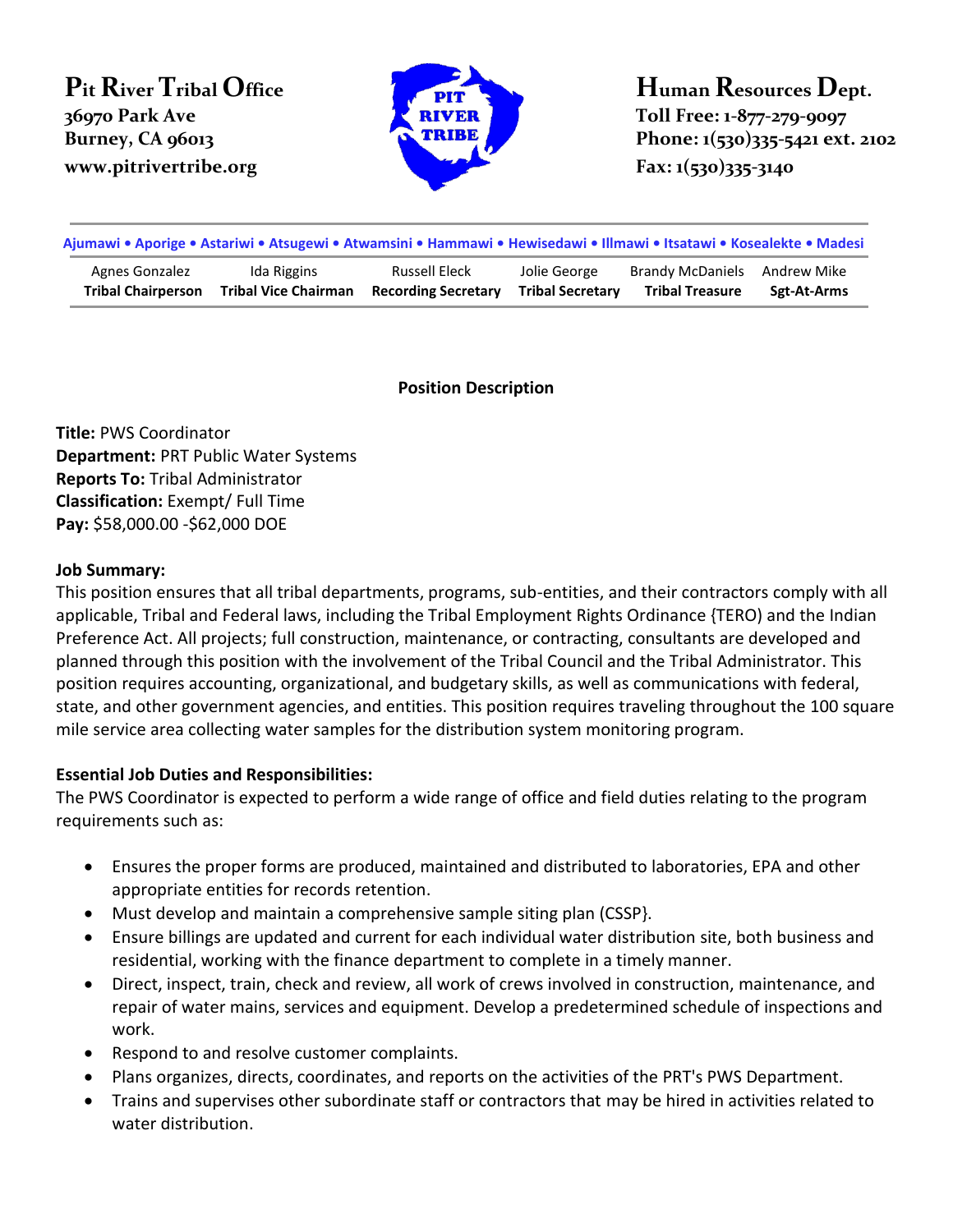- Provides a monthly update to the PRT Tribal Council.
- Attends meetings of the PRT Tribal Council and advises as necessary and appropriate the needs of the PRT PWS to keep the system compliant within federal, state, and tribal laws, and regulations.
- Shall be available for local and out of the area travel as required for job related training.
- Shall attend all required meetings and functions as requested.
- Collect water samples to be sent to the laboratory, any samples required to be sent to the EPA are sent the following month after the test on the 10<sup>th</sup>.
- Be able to repair, replace, and maintain water distribution lines and equipment, and/or schedule these duties with contractors.
- Serves in emergency standby capacity; provides customer service and repairs during after hour periods when necessary, including holidays and weekends.
- Other related job duties as assigned.

## **Qualifications:**

- Have the ability to work effectively with Native American People in a culturally diverse environment.
- Have good time management skills, and be able to work under stressful conditions.
- Have the ability to establish and maintain good working relationships with the public, employees, and agencies.
- Any combination of training, education and experience that demonstrates an ability to perform the duties of the position.
- Performs a full range of meter maintenance duties, repairs leaks, tests and replaces meters, reads meters, and performs shut-offs as required.
- Have the ability to follow written and oral instructions.

## **Education and Experience:**

- Must possess a high school diploma or equivalent, courses in water distribution field, and or workshops, seminars or training that may apply.
- Must have a minimum of one year experience in the field or similar field, including responsibility or knowledge of EPA regulations for water sampling and reporting.
- A valid State of California Department of Health Services Water Distribution Operator Certificate (Grade 2 or Higher). Time may be granted to obtain certification.
- Must have a demonstrated ability to communicate with effectively with governing boards, management team members, and professional colleagues.
- Demonstrated ability to motivate and empower others, to make positive impacts on attitudes and selfesteem, and to maintain effective working relationships with culturally diverse groups in a wide range of professional interactions.
- Demonstrated ability to define problems, collect data, establish facts, and draw conclusions; ability to analyze and interpret an extensive variety of information, communicate findings and recommend solutions to the governing boards, managers, supervisors, and directors.
- Must have demonstrated abilities to initiate and follow through on complex administrative tasks, time management and meet deadlines.
- Adhere to all PRT policies including confidentiality.
- Must successfully pass a pre-employment drug and alcohol screening, and be willing to submit to a criminal background check.

## **Licenses**